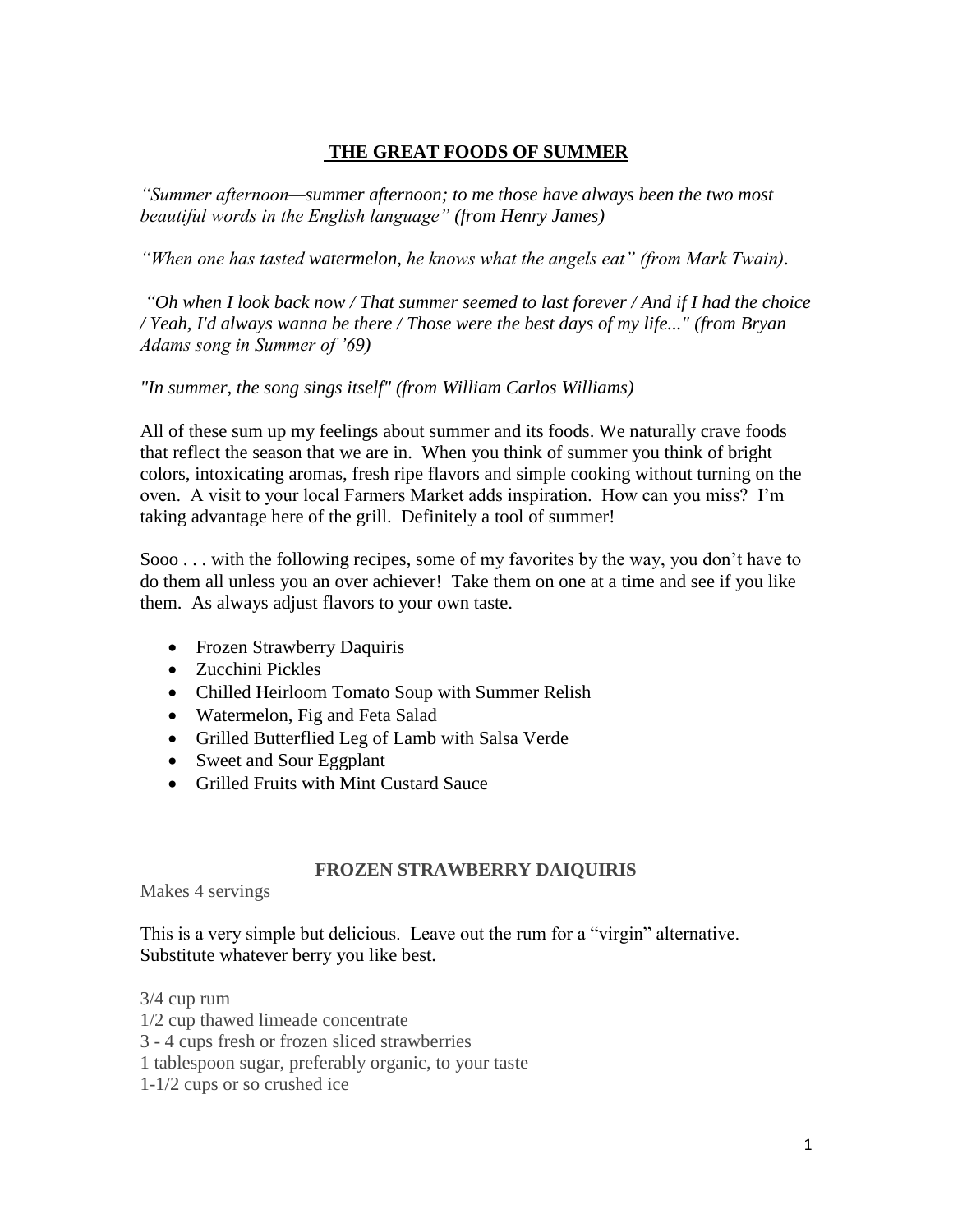#### Fresh strawberries for garnish

In a blender, combine the rum, limeade concentrate, strawberries and sugar till smooth and ice. Cover and process until smooth and thickened. Taste for sweetness and add more sugar if desired. Use more ice for thicker daiquiris. Pour into cocktail glasses.

To garnish each daiquiri, cut a 1/2-in. slit into the tip of a strawberry; position berry on rim of glass.



# **ZUCCHINI PICKLES**

Makes 3 cups

Adapted from The Zuni Café Cookbook by Judy Rogers

1 pound zucchini 1 small yellow onion 2 tablespoons kosher salt 2 cups cider vinegar 1 cup sugar 1-1/2 teaspoons dry mustard 1-1/2 teaspoons crushed yellow and/or brown mustard seeds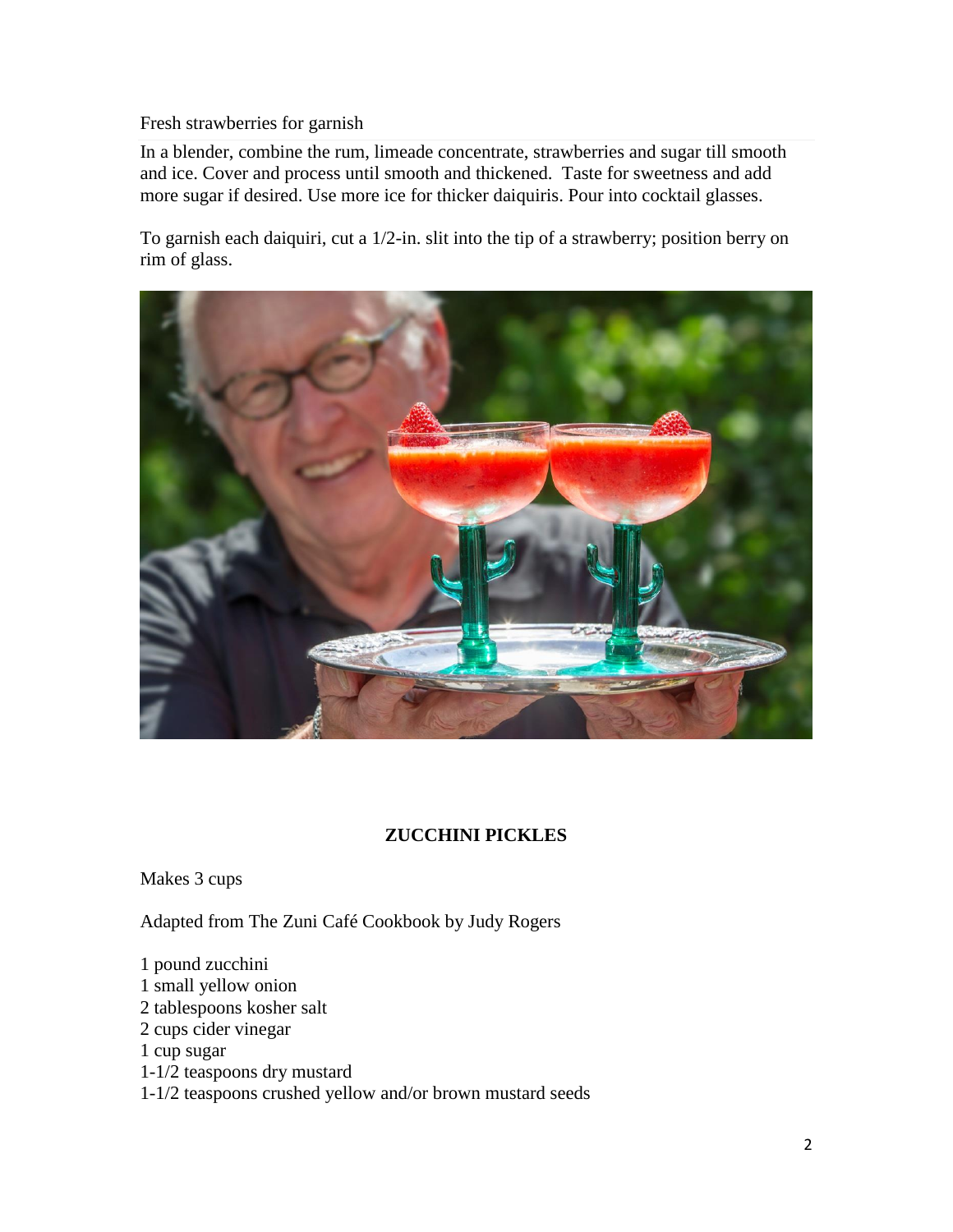Scant 1 teaspoon ground turmeric

Wash and trim the zucchini, then slice them one-sixteenth-inch thick; a mandolin works best. Slice the onion very thin as well. Combine the zucchini and onions in a large but shallow nonreactive bowl, add the salt and toss to distribute. Add a few ice cubes and cold water to cover, then stir to dissolve the salt. Alternatively, transfer the salted zucchini and onion slices to a Japanese pickle maker and screw down the top; do not add any water or ice cubes.

After about 1 hour, taste and feel a piece of zucchini -- it should be slightly softened. Drain and pat dry.

Combine the vinegar, sugar, dry mustard, mustard seeds and turmeric in a small saucepan and simmer for 3 minutes. Set aside until just warm to the touch. (If the brine is too hot, it will cook the vegetables and make the pickles soft instead of crisp.)

Return the zucchini to a dry bowl and pour over the cooled brine. Stir to distribute the spices. Transfer the pickle to jars, preferably ones that have "shoulders" to hold the zucchini and onions beneath the surface of the brine. Seal and refrigerate for at least a day before serving to allow the flavors to mellow and permeate the zucchini, turning them a brilliant chartreuse color.

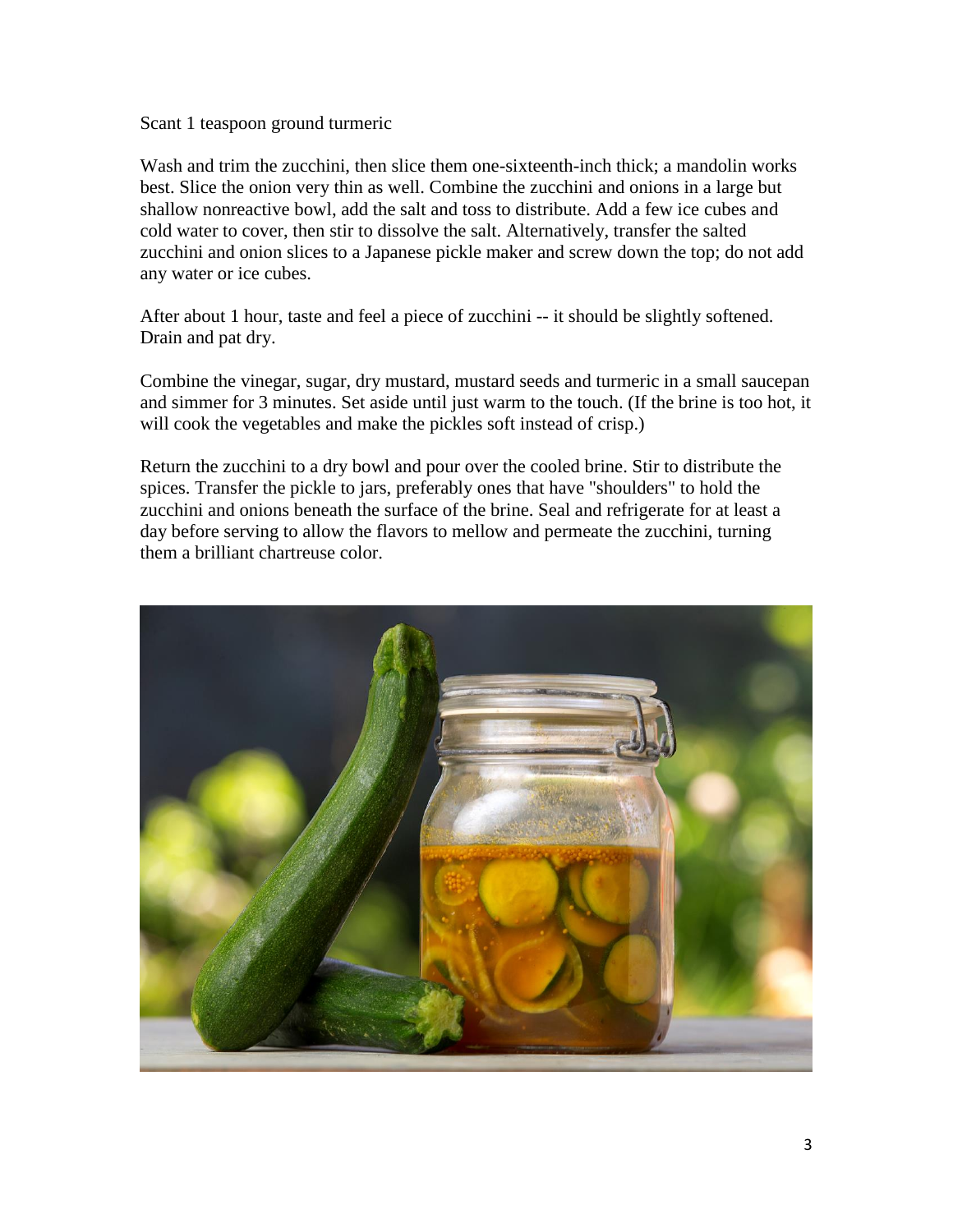## **CHILLED HEIRLOOM TOMATO SOUP WITH SUMMER RELISH**

Serves 6 - 8

Unfortunately, regular hothouse tomatoes don't work in this recipe. Wait until you can get great heirloom tomatoes and select the most flavorful, vine-ripened ones you can find. I'd try to use tomatoes of the same color but if you want to be fancy, you could separately do reds and yellows and with two ladles simultaneously pour them into chilled soup plates to create a "yin – yang" effect. For variety I sometimes will add up to a cup or so of freshly juiced cucumber, sweet red bell pepper or carrot to the soup mixture.

4 pounds coarsely chopped ripe tomatoes 1/4 cup balsamic vinegar (or to taste) Kosher salt and freshly ground white pepper Summer Relish (recipe follows) Garnish: Sliced avocado fans, yogurt or crème fraiche (recipe follows) and basil oil (recipe follows)

Using a food mill, puree the tomatoes -- a food mill is preferred. In using the food mill, move from the coarsest to the finest blade, depending on the texture you desire. Discard the skins and seeds. If you don't have a food mill you can also use a food processor to puree. Strain pureed tomatoes through a medium mesh strainer, pushing down on the solids with a rubber spatula to capture seeds and skin. Season to your taste with vinegar, salt and pepper. Cover and refrigerate until very cold.

To serve, ladle soup into chilled soup bowls. Place 1 or 2 tablespoons of the Summer Relish in the center and garnish with sliced avocado fans, a dollop of yogurt or crème fraiche and a drizzle of basil oil around.

Summer Relish 1 tablespoon chopped fresh basil 2 teaspoons chopped fresh mint 1/4 cup diced red onion 3 tablespoons diced red bell pepper 1/4 cup seeded and diced cucumber (lemon cucumber preferred) 2 teaspoons extra virgin olive oil Salt and freshly ground pepper to taste

In a bowl gently combine the relish ingredients. Correct the seasoning with salt and pepper.

#### Basil oil

Any fresh leafy herb or combination can be used such as mint, chives, cilantro, parsley, shiso, etc.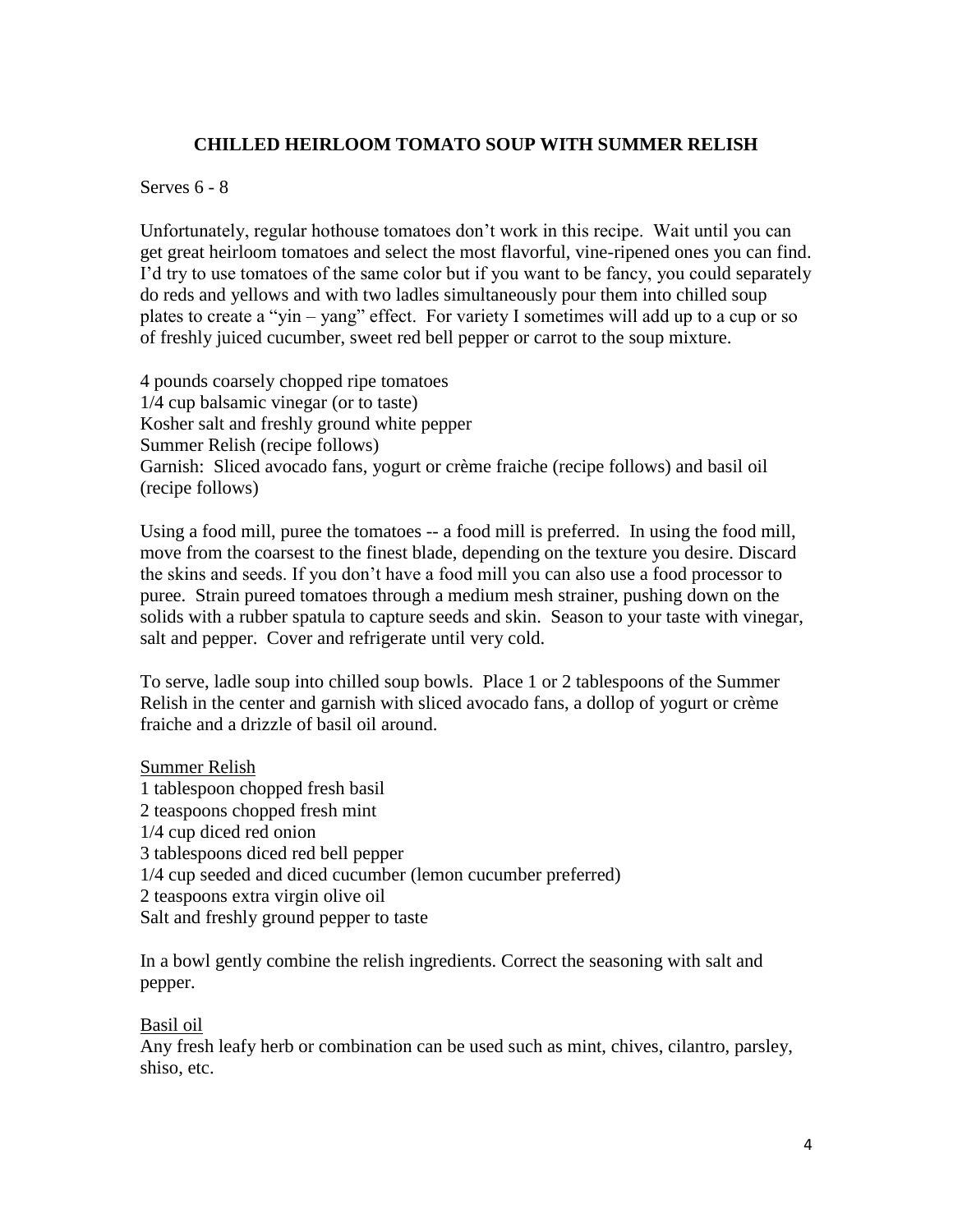2 cloves garlic, peeled 3 cups packed herbs; large stems discarded 2 cups or so cups olive or canola oil Sea salt and freshly ground pepper to taste

Add garlic to a deep saucepan with lightly salted boiling water and boil for 1 minute. Add herbs and stir until they turn a bright green (about 5 seconds).

Drain and plunge immediately into ice water to stop the cooking and set the color. This blanching step inactivates the enzymes which causes the herb to turn brown and develop an oxidized flavor.

Squeeze herbs as dry as you can and add to a blender along with garlic and enough oil to cover by at least 2 inches. Puree till smooth. Strain thru a fine mesh strainer or cheese cloth. I let it drain slowly for an hour or so. Oil should be a very bright green and fragrant. Season with salt and pepper to taste and store covered in refrigerator for up to 3 weeks.

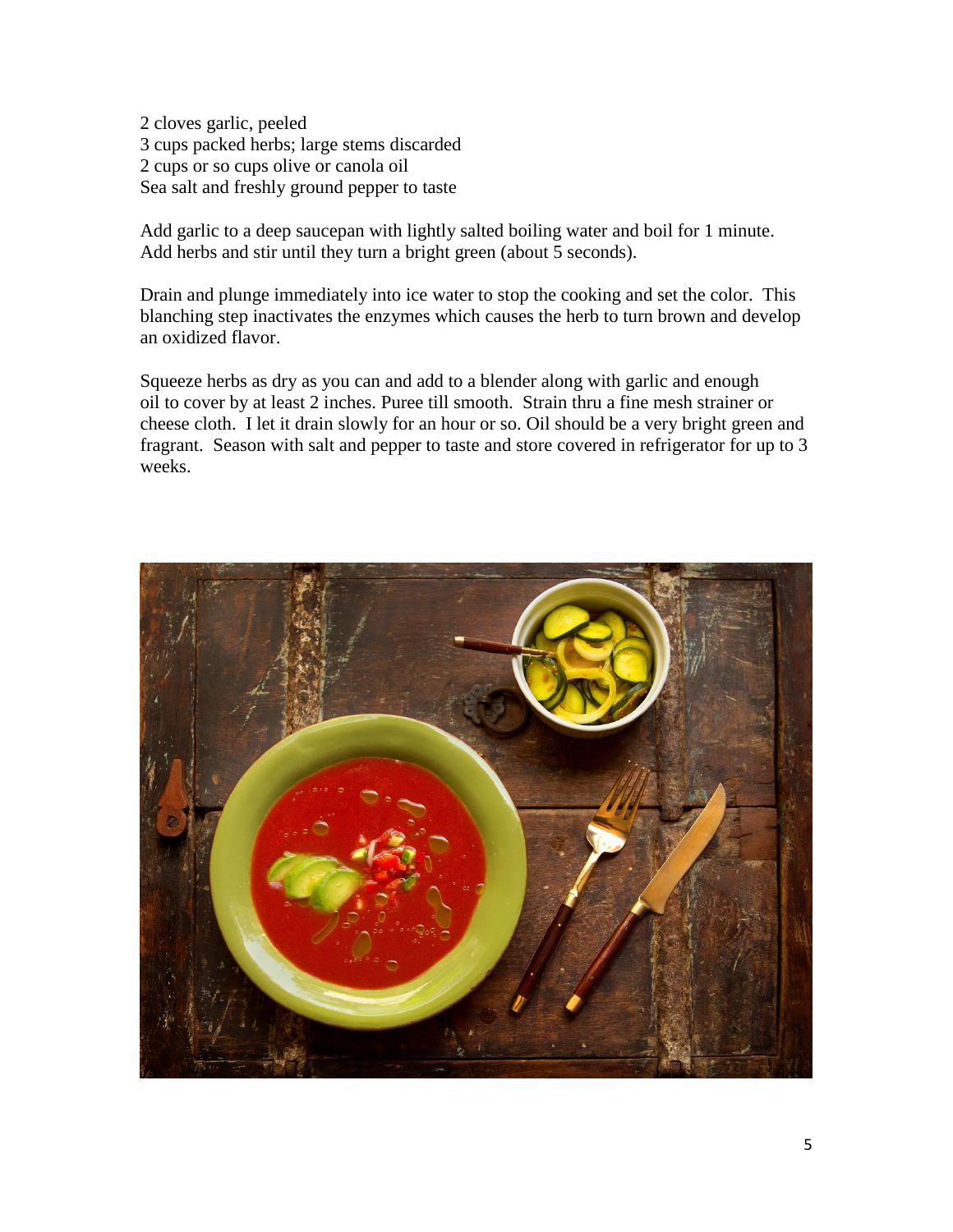## **WATERMELON, FIG, ONION AND FETA SALAD**

Serves 6

This brings together 4 of the "basic flavors": sweet, sour, salty and pepper. As with all recipes, adjust these elements to your own taste.

1 small sweet red or white onion, peeled, cut in 1/8-inch thick rounds

Raspberry vinaigrette (recipe follows)

1 bunch young watercress or other peppery greens such as arugula, stems discarded

8 cups chilled seeded watermelon, cut into 2" cubes

6 ripe fresh figs, cut into fans

3 ounces or so drained firm feta, cut attractively

Drain onions, pat dry and separate into individual rings and pour vinaigrette over. Marinate onions for at least 30 minutes refrigerated.

On chilled plates, arrange a bed of watercress and top with cubed watermelon. Arrange onions and figs attractively around and drizzle vinaigrette over. Place feta on top and garnish with mint sprigs. Serve immediately.

Raspberry Vinaigrette 1 tablespoon finely minced shallots or white part of green onions 1/4 cup rice or cider vinegar 1/3 cup raspberry puree made from either fresh or IQF frozen berries 1/4 cup fresh orange juice 2 teaspoons honey (or to taste) 3 tablespoons olive oil Salt and freshly ground pepper to taste

In a blender puree the shallots, vinegar, raspberry puree, orange juice and honey till smooth. Gradually add the oil with the motor running to thicken and emulsify the mixture. Season with salt and pepper and adjust sweet/sour to your taste.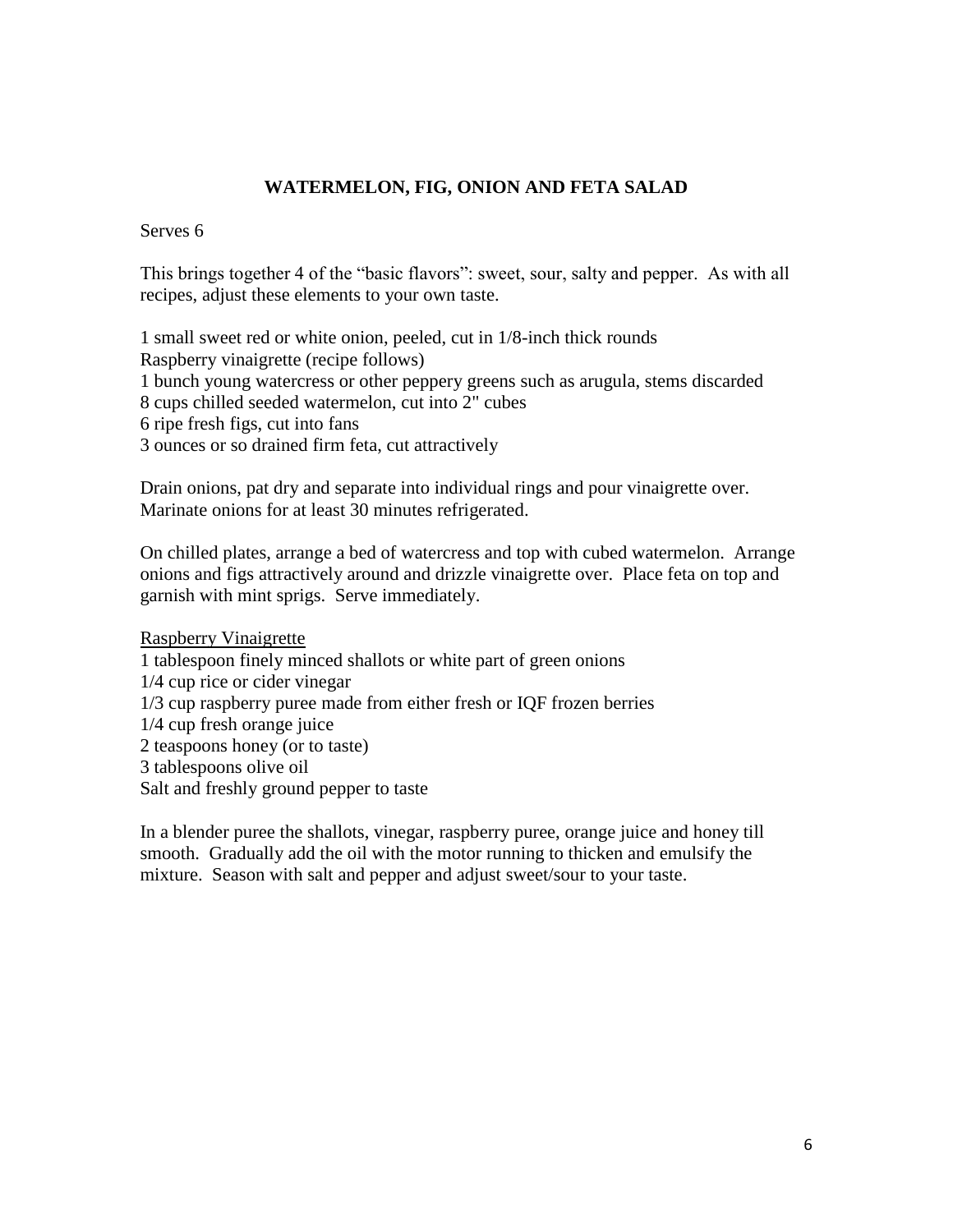

## **BUTTERFLIED LEG OF LAMB WITH SALSA VERDE**

Serves 8

Do NOT leave out the anchovies in either the marinade or the sauce. You won't taste them I promise!

6 anchovy fillets in oil 4 cloves garlic 3 tablespoons fresh rosemary needles 1 teaspoon or so freshly ground black pepper 2 tablespoons balsamic vinegar (not the good stuff) 1 tablespoon olive oil (again, not the good stuff) 1 (4-pound) boned and butterflied leg of lamb Salsa Verde (recipe follows)

Combine the anchovies, garlic, rosemary, black pepper, vinegar and olive oil in a blender and grind to a paste.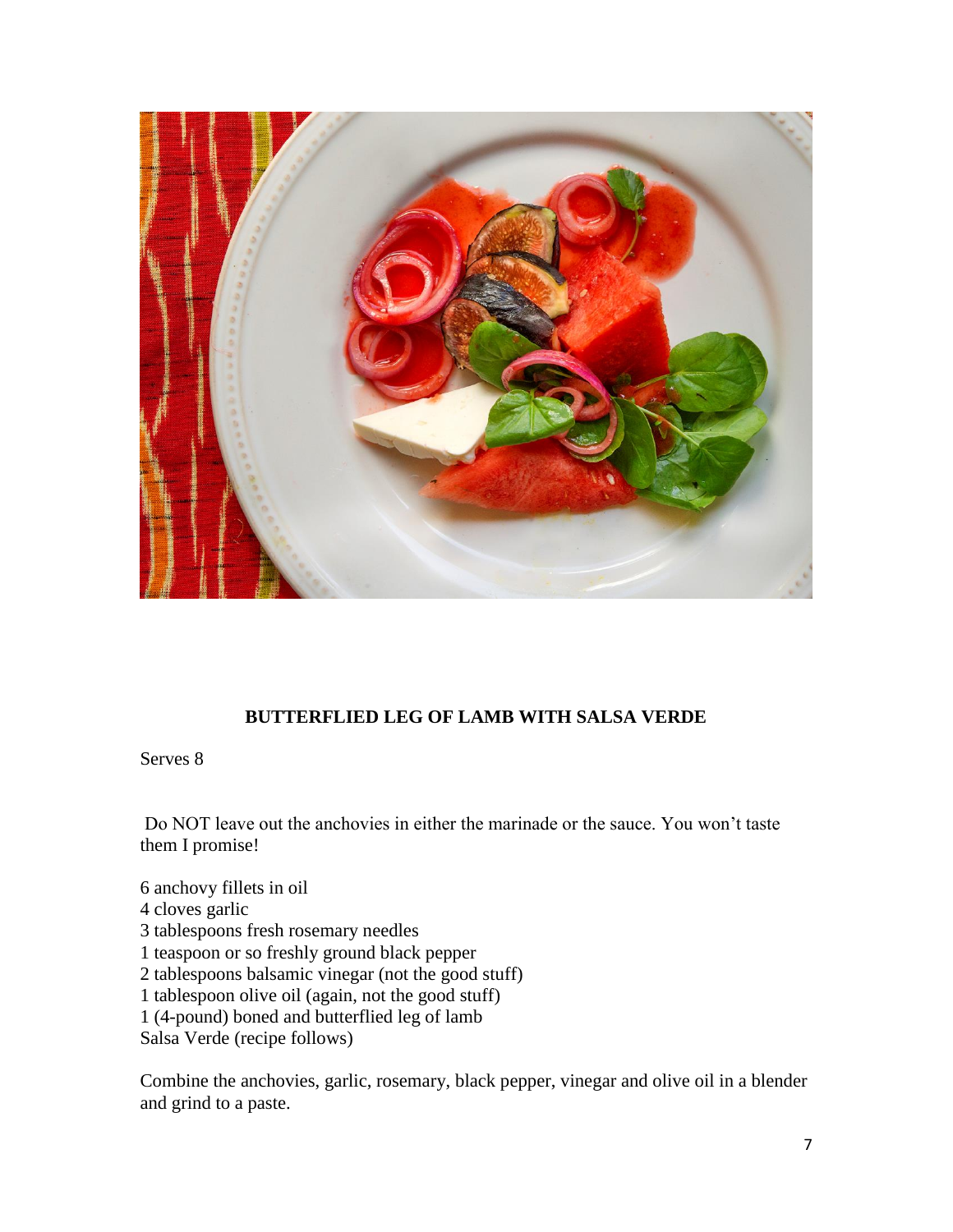If the leg of lamb is tied, remove the strings or netting. Lay it on the cutting board, skinside down, and cut deep slices in the thickest portions to allow the meat to open like a book. The goal is to have the meat relatively the same thickness. You can also have your butcher do this for you.

Place the meat in a plastic bag, pour the anchovy paste over it, press out the air and seal the bag tightly. Rub the paste all over the surface of the lamb and refrigerate for 4 hours or overnight.

Prepare coals for a medium hot grill. Place the lamb on the grill fat-side down and cook for 12 minutes or so. Turn the lamb over and cook for another  $10 - 12$  minutes or until lamb is nicely browned on both sides. Pull out your instant read thermometer. Before resting you'll want 120 - 125 degrees for medium-rare, 130 - 135 degrees for medium.

Remove the lamb to a carving board and let it rest 10 minutes. Carve it crosswise into thin slices and serve with the salsa Verde.

Salsa Verde Makes about 1 cup

This is a quick little sauce of Spanish origin that is delicious on all kinds of grilled, pan seared or roasted meats, fish and vegetables. Note that I've used blanched or roasted garlic rather than the fresh raw type. I think this is especially important if you are going to make the sauce ahead. Within an hour, raw garlic can become harsh and hot. Blanched or roasted garlic maintains its more subtle and sweet flavor and doesn't overpower the sauce as it sits.

1 cup coarsely chopped parsley

- 4 anchovy fillets in oil
- 2 tablespoons drained capers
- 2 tablespoons poached or roasted garlic (see note below)
- 2 tablespoons chopped fresh basil or mint, or 1 tablespoon chopped fresh tarragon
- 1 tablespoon finely grated lemon zest
- 2/3 cup or so fruity extra virgin olive oil

Salt and freshly ground black pepper to taste

Add the parsley, anchovies, capers, garlic, basil and zest to a food processor or blender. With machine running, slowly add the oil until just blended. Sauce should still have a little texture. Season with salt and pepper. Can be stored covered and refrigerated for up to 1 day.

Note: To poach garlic, separate cloves but don't peel. Place in a small saucepan and cover with at least ½ inch of cold water. Place on stove over high heat and bring to a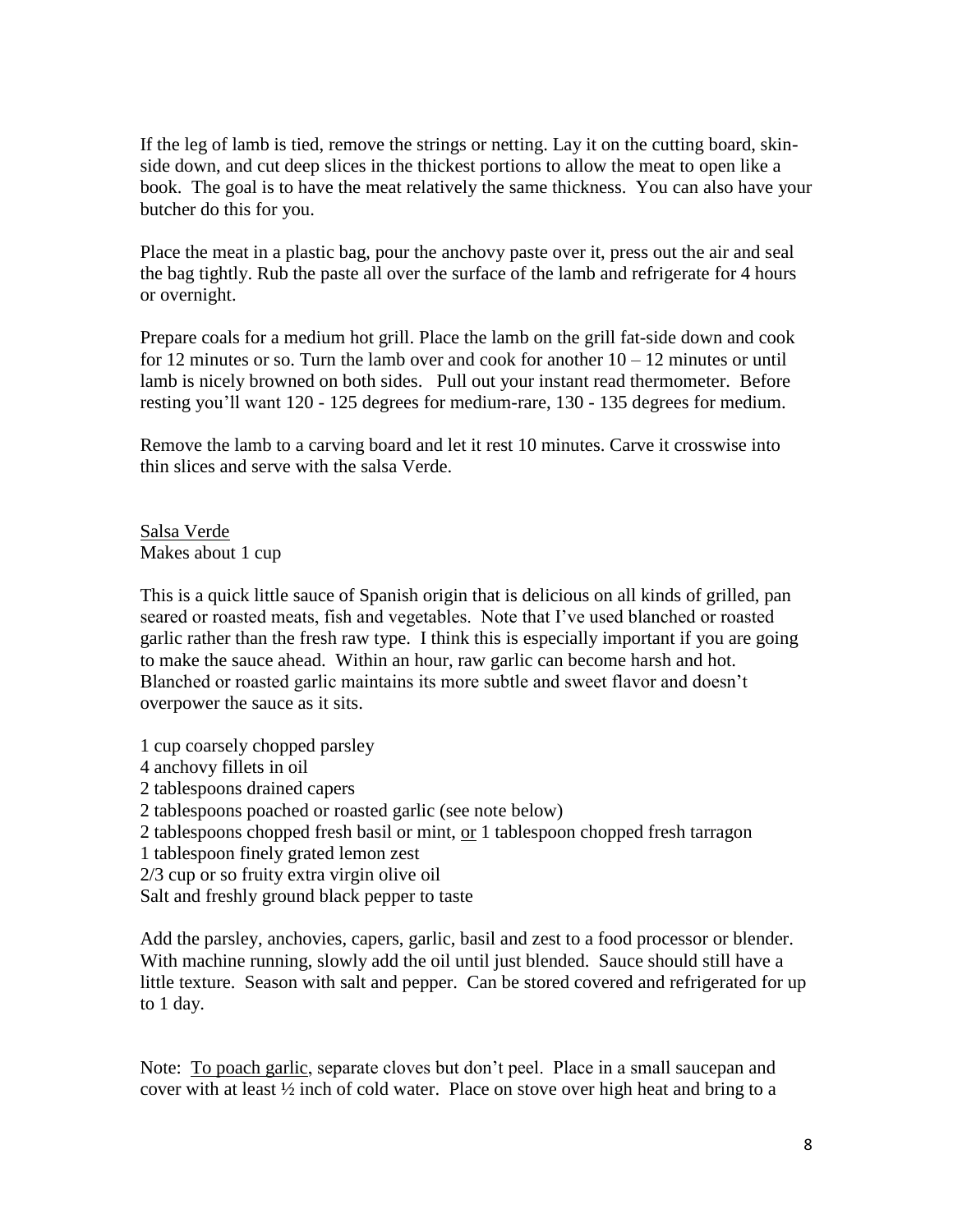boil. As soon as water boils, drain and repeat process one more time. Rinse to cool off cloves. Remove husk from poached garlic and store covered in refrigerator for up to 2 weeks.

To roast garlic, cut off top quarter of a whole head to expose each of the cloves. Drizzle with a little olive oil and season with salt and pepper. Wrap loosely in foil and roast in a preheated 375-degree oven for  $30 - 40$  minutes or until garlic is soft when gently squeezed. Store covered in refrigerator for up to 2 weeks. Squeeze out as needed.

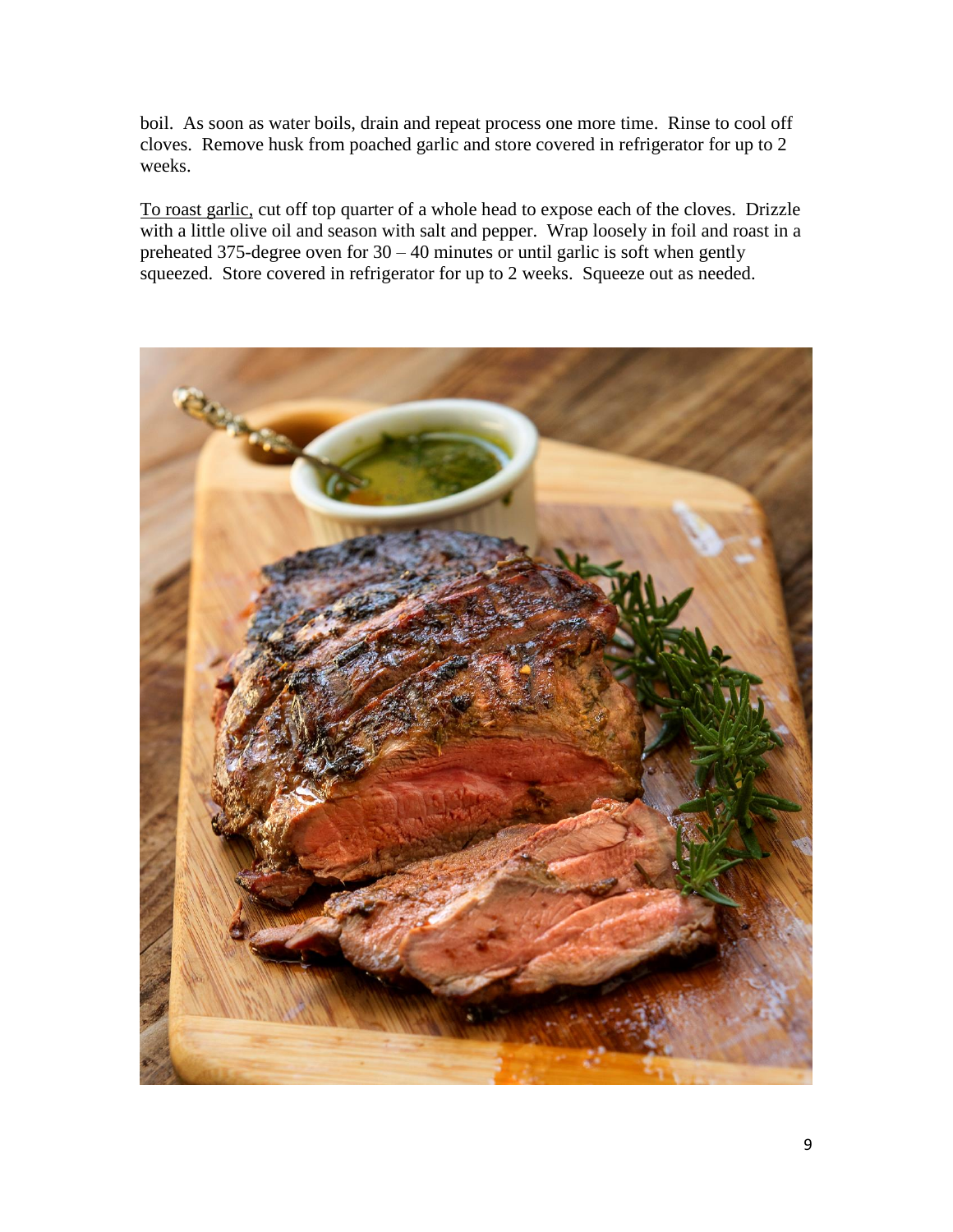### **GRILLED SWEET AND SOUR EGGPLANT**

Makes about 5 cups serving  $6 - 8$ 

This is a great picnic or alfresco salad that is also delicious served on crostini and as a topping for almost any grilled or crisply fried fish or meat. If good ripe fresh tomatoes are not available substitute drained canned, preferably San Marzano, chopped. You can also roast the eggplant in the oven instead of grilling.

2 medium eggplants (2 pounds), ends removed and sliced about 1/2 inch thick 1 large white onion (3/4 pound), peeled and thickly sliced in rounds 1/3 cup or so extra virgin olive oil Sea salt and freshly ground pepper 4 large peeled garlic cloves 2-1/2 cups seeded ripe tomatoes cut in 1/2-inch dice 2-1/2 tablespoons sherry vinegar, or to taste 1-1/2 tablespoons sugar, or to taste 2 tablespoons each coarsely chopped mint and parsley 1/4 cup toasted pine nuts

Brush eggplant and onion slices liberally on both sides with 4 tablespoons or so of the olive oil and season with salt and pepper. Skewer the garlic cloves and brush with olive oil. Grill all until eggplant is nicely browned, onions crisp-tender and garlic nicely browned but not burned. Chop eggplant and onion into 3/4 inch or so dice, the garlic into slivers and set aside in a large bowl.

Add the remaining olive oil, tomatoes, vinegar, sugar and herbs and toss gently. Season with salt and pepper and adjust sweet and sour elements to your taste. Cool, cover and allow to sit for at least an hour or so for the flavors to marry. Stir in pine nuts just before serving. Can be made ahead and stored covered in refrigerator for up to 3 days.

## **GRILLED FRUITS WITH MINT CUSTARD SAUCE**

Serves 8

Grill sauce 1/4 cup dry white wine 4 tablespoons unsalted butter 3 tablespoons honey 1/4 teaspoon ground white pepper